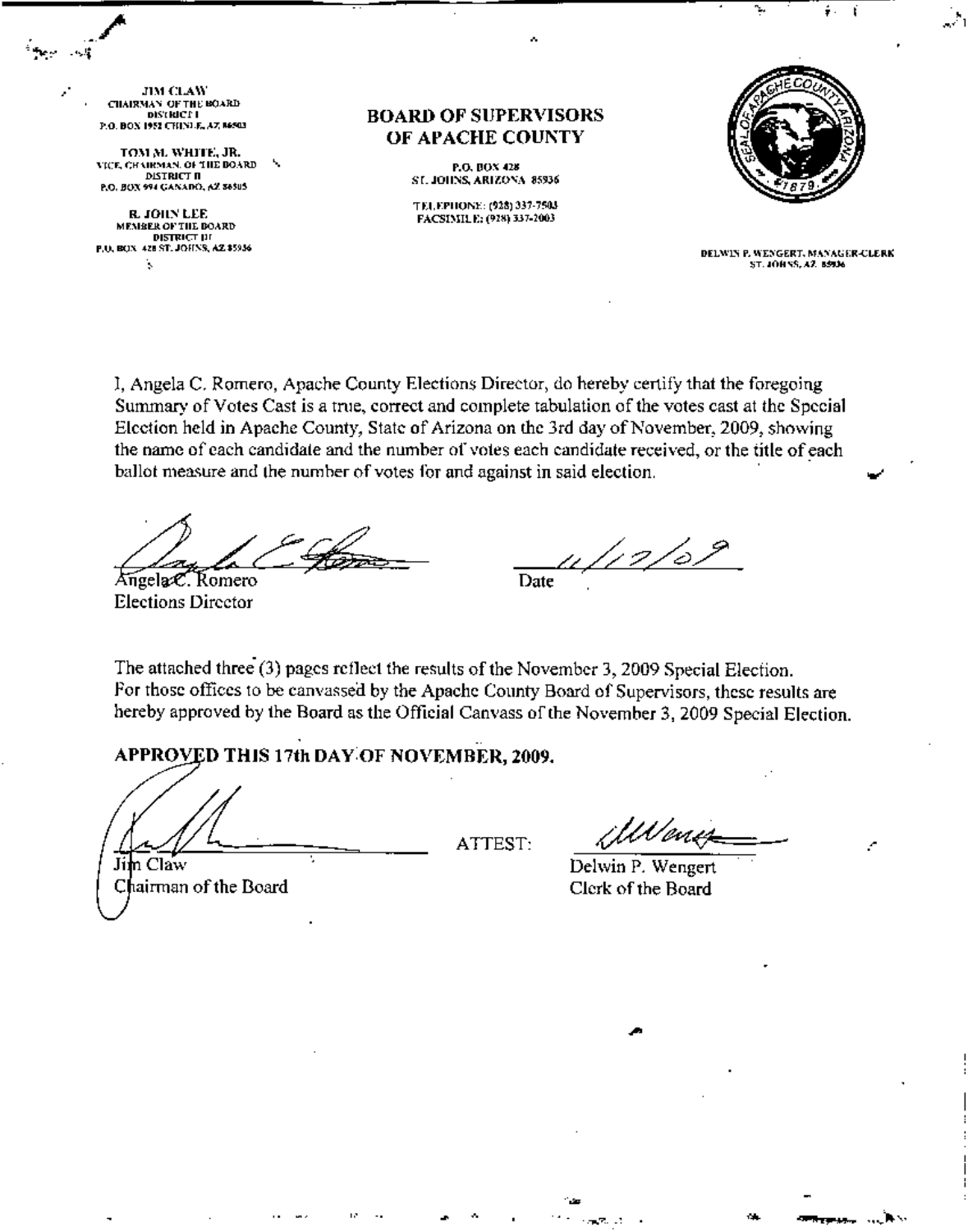|   |                                                                                                                              | <b>Election Summary Report</b><br>2009 November<br>Summary For Jurisdiction Wide, All Counters, All Races<br>Official Canvass |                                          |                                     |  |  |  |
|---|------------------------------------------------------------------------------------------------------------------------------|-------------------------------------------------------------------------------------------------------------------------------|------------------------------------------|-------------------------------------|--|--|--|
|   | Registered Voters 100 - Cards Cast 886 886.00%                                                                               | Num, Report Precinct 7 - Num. Reporting 7                                                                                     |                                          | 100.00%                             |  |  |  |
| s | St. Johns Question #1<br>Number of Precincts<br>Precincts Reporting<br>Total Votes<br><b>YES</b><br>NO<br>Ganado Question #1 |                                                                                                                               | Tota!<br>2<br>549<br>283<br>266<br>Total | $2-100.0 %$<br>51.35%<br>48.45%     |  |  |  |
|   | Number of Precincts<br>Precincts Reporting<br><b>Total Votes</b><br><b>YES</b><br>NÓ                                         |                                                                                                                               | S.<br>331<br>35.                         | 100.0%<br>$-296 - 89.43%$<br>10.57% |  |  |  |
|   | Ganado Question #2<br>Number of Precincts                                                                                    |                                                                                                                               | Total<br>5                               |                                     |  |  |  |
|   | Precincts Reporting<br><b>Total Votes</b><br><b>YES</b><br>NO                                                                |                                                                                                                               | S.<br>331<br>297<br>٦4                   | 100.0 %<br>89.73%<br>ተቡ ንግዱ         |  |  |  |

 $\bar{1}$ 

l,

 $\sim$ 

<del>- - - - - -</del>

स्थित समिति हो। य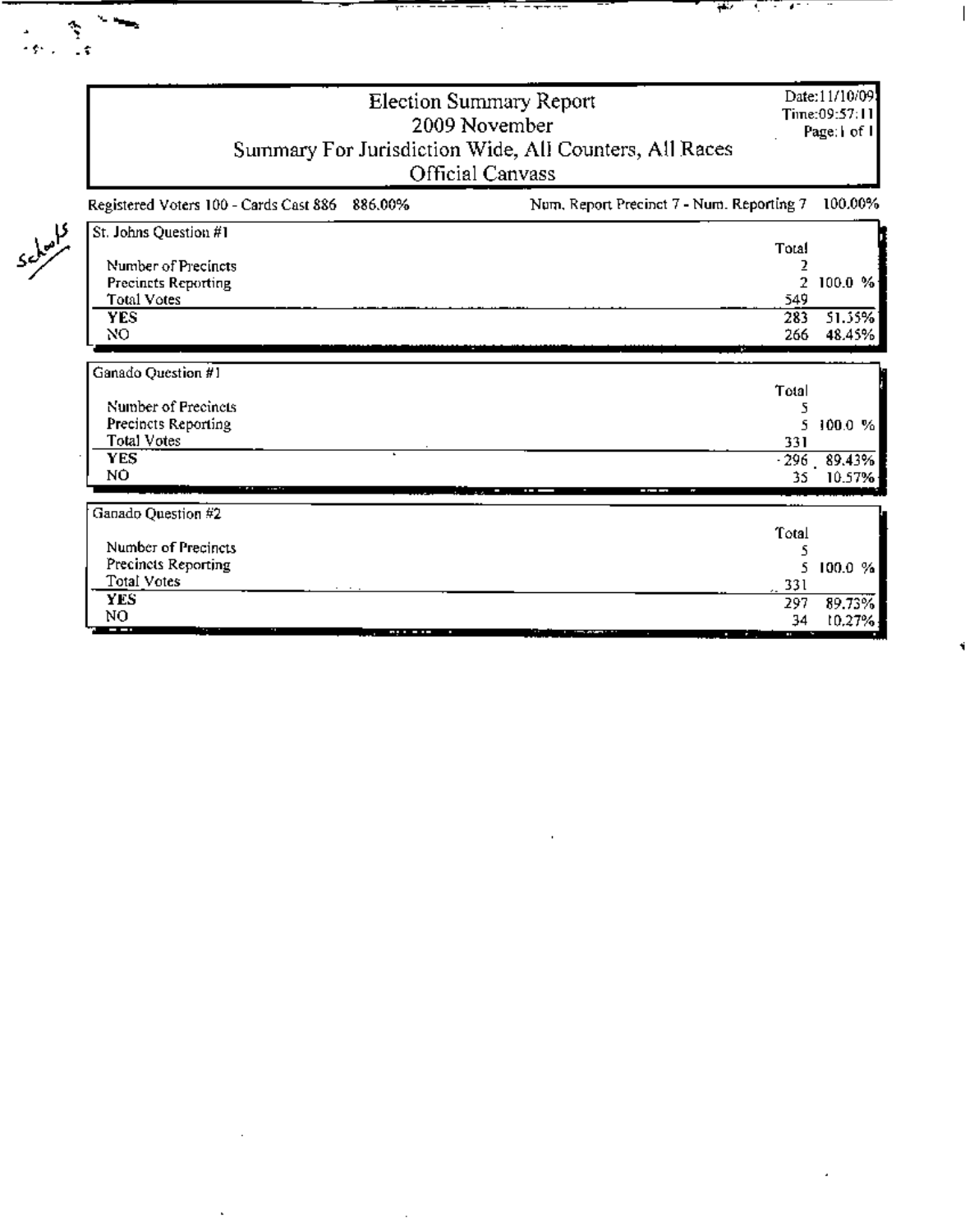| <b>Statement of Votes Cast</b>      |                                                     |                  |                       |                 |                |            |                        |                          |                      | Date:11/10/09 |  |
|-------------------------------------|-----------------------------------------------------|------------------|-----------------------|-----------------|----------------|------------|------------------------|--------------------------|----------------------|---------------|--|
|                                     | 2009 November                                       |                  |                       |                 |                |            |                        |                          |                      | Time:09:59:47 |  |
|                                     |                                                     |                  |                       |                 |                |            |                        |                          |                      |               |  |
|                                     | SOVC For Jurisdiction Wide, All Counters, All Races |                  |                       |                 |                |            |                        |                          |                      |               |  |
|                                     |                                                     | Official Canvass |                       |                 |                |            |                        |                          |                      |               |  |
|                                     |                                                     | TURN OUT         |                       |                 |                |            |                        |                          |                      |               |  |
|                                     |                                                     |                  |                       |                 |                |            |                        |                          |                      |               |  |
|                                     |                                                     |                  |                       |                 |                |            |                        |                          |                      |               |  |
|                                     | Reg.<br><b>Voters</b>                               | Cards<br>Cast    | ₩<br>Tumout           | Reg.<br>Voters. | Total<br>Votes | <b>YES</b> |                        | NO.                      |                      |               |  |
|                                     |                                                     |                  |                       |                 |                |            |                        |                          |                      |               |  |
| Jurisdiction Wide                   |                                                     |                  |                       |                 |                |            |                        |                          |                      |               |  |
| 09 - Concho                         |                                                     |                  |                       |                 |                |            |                        |                          |                      |               |  |
| Polling                             | 100                                                 | 27               | 27.00%                | 100             | 27             | 8.         | 29.63%                 | 19.                      | 70.37%               |               |  |
| Early                               | 100                                                 | 29               | 29.00%                | 100             | 29             | LD         | 34, 18%                | 19.                      | 65.52%               |               |  |
| Provisional<br>Total                | 100<br>100                                          | 0<br>56          | 0.00%<br>56.00%       | 100<br>100      | o<br>56        | 0<br>l8    | 32.14%                 | 0                        | 38 67.86%            |               |  |
| 10 - Comfields                      |                                                     |                  |                       |                 |                |            |                        |                          |                      |               |  |
| Polling                             | 0                                                   | 66               |                       |                 |                |            |                        |                          |                      |               |  |
| Early                               | Û                                                   | 9                |                       |                 |                |            |                        |                          |                      |               |  |
| Provisional                         | 0                                                   | 4                |                       |                 |                |            |                        |                          |                      |               |  |
| Total<br>12 - Coronado St. Johns    | $\theta$                                            | 79               |                       |                 |                |            |                        |                          |                      |               |  |
| Polling                             | 0                                                   | 208              |                       | Ů               | 208            |            | 143 68.75%             |                          | 65 31.25%            |               |  |
| Early                               | 0                                                   | 279              |                       | û               | 279            |            | 117 41,94%             |                          | 162 58.06%           |               |  |
| Provisional                         | o                                                   | 6                |                       | 0               | 6              |            | 5 83.33%               |                          | 16.67%               |               |  |
| Total                               | o                                                   | 493              |                       | 0               | 493            |            | 265 53.75%             | 228.                     | 46.25%               |               |  |
| 22 - Ganado North, South<br>Polling | O                                                   | 42               |                       |                 |                |            |                        |                          |                      |               |  |
| Eurly                               | 0                                                   | 37               |                       |                 |                |            |                        |                          |                      |               |  |
| Provisional                         | 0                                                   | 5                |                       |                 | ٠              |            |                        |                          |                      |               |  |
| Total                               | 0                                                   | इंद              |                       |                 |                |            |                        |                          |                      |               |  |
| 29 - Kinfichee                      |                                                     |                  |                       |                 |                |            |                        |                          |                      |               |  |
| Polling<br>Early                    | 0<br>0                                              | 28<br>13         |                       |                 |                |            |                        |                          |                      |               |  |
| Provisional                         | 0                                                   | 1                |                       |                 |                |            |                        |                          |                      |               |  |
| Total                               | G                                                   | 42               |                       |                 |                |            |                        |                          |                      |               |  |
| 31 - Klagetoh                       |                                                     |                  |                       |                 |                |            |                        |                          |                      |               |  |
| Polling<br>Early                    | 0<br>0                                              | 37<br>16         |                       |                 |                |            |                        |                          |                      |               |  |
| Provisional                         | 0                                                   | 15               |                       |                 |                |            |                        |                          |                      |               |  |
| Tutal                               | 0                                                   | 68               |                       | $\blacksquare$  |                |            |                        |                          |                      |               |  |
| 74 - Steamboat                      |                                                     |                  |                       |                 |                |            |                        |                          |                      |               |  |
| <b>Polling</b>                      | ¢                                                   | 41               |                       |                 |                |            |                        |                          |                      |               |  |
| Early<br>Provisional                | Û<br>0                                              | 19<br>4          |                       |                 |                |            |                        | $\overline{\phantom{a}}$ |                      |               |  |
| Total                               | 0                                                   | ब्र              |                       | $\blacksquare$  | ٠<br>٠         |            |                        |                          |                      |               |  |
| <b>Total</b>                        |                                                     |                  |                       |                 |                |            |                        |                          |                      |               |  |
| <b>Polling</b>                      | 100                                                 |                  | 449 449.00%           | 100             | 235            |            | 151 64 26%             |                          | 84 35.74%            |               |  |
| Early                               | 100                                                 |                  | 402 402.00%           | 100.            | 308            |            | 127 41.23%             |                          | 181 58.77%           |               |  |
| Provisional<br>Total                | 100<br>100                                          | 35               | 35.00%<br>886 886.00% | 100<br>100      | 6<br>549       |            | 5 83.33%<br>283 51.55% |                          | 16.67%<br>266 48.45% |               |  |

 $\omega = \alpha \epsilon$ 

 $\ddot{\phantom{1}}$ 

ł,

 $\sim 10$ 

 $\sim 10^{11}$  k  $^{-1}$ 

 $\blacksquare$